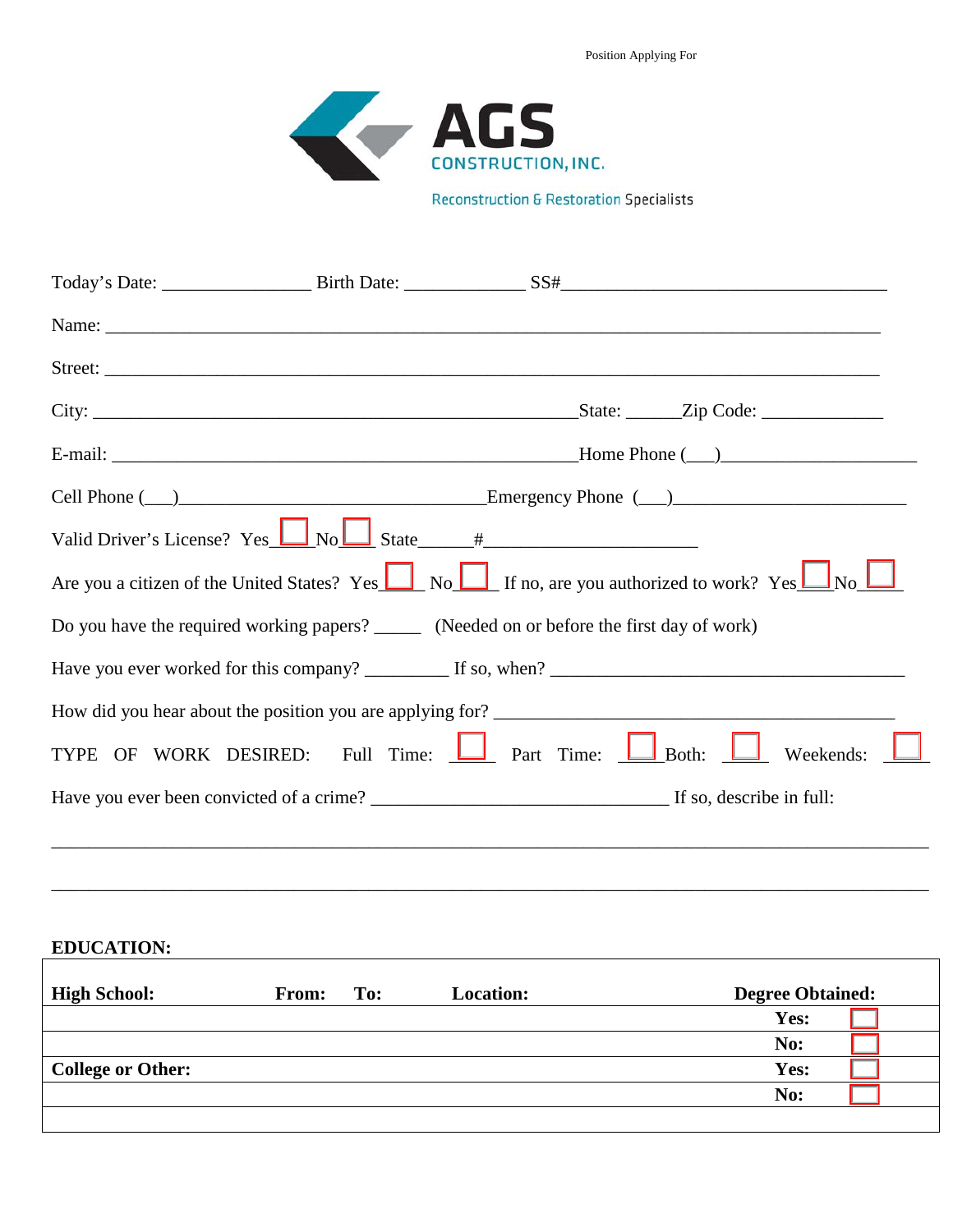SPECIAL SKILLS AND QUALIFICATIONS: List job-related licenses, skills, training, honors, awards, special

| MILITARY SERVICE RECORD<br>Were you in the U.S. Armed Forces? Yes $\boxed{\phantom{2} \bullet \phantom{2}}$ No $\boxed{\phantom{2} \bullet \phantom{2}}$<br>Did you receive any training in the U.S. Armed Forces that is relevant to the position applied for? Yes $\Box$ No<br>,我们也不能在这里的时候,我们也不能在这里的时候,我们也不能会在这里的时候,我们也不能会在这里的时候,我们也不能会在这里的时候,我们也不能会在这里的时候,我们也不 |                                                                                                                      |  |  |  |  |  |
|--------------------------------------------------------------------------------------------------------------------------------------------------------------------------------------------------------------------------------------------------------------------------------------------------------------------------------------------------------------------|----------------------------------------------------------------------------------------------------------------------|--|--|--|--|--|
| <b>EMPLOYMENT HISTORY:</b>                                                                                                                                                                                                                                                                                                                                         |                                                                                                                      |  |  |  |  |  |
|                                                                                                                                                                                                                                                                                                                                                                    |                                                                                                                      |  |  |  |  |  |
|                                                                                                                                                                                                                                                                                                                                                                    |                                                                                                                      |  |  |  |  |  |
|                                                                                                                                                                                                                                                                                                                                                                    |                                                                                                                      |  |  |  |  |  |
|                                                                                                                                                                                                                                                                                                                                                                    |                                                                                                                      |  |  |  |  |  |
|                                                                                                                                                                                                                                                                                                                                                                    |                                                                                                                      |  |  |  |  |  |
|                                                                                                                                                                                                                                                                                                                                                                    | <u> 1999 - Jan James James James James James James James James James James James James James James James James J</u> |  |  |  |  |  |
|                                                                                                                                                                                                                                                                                                                                                                    |                                                                                                                      |  |  |  |  |  |
|                                                                                                                                                                                                                                                                                                                                                                    |                                                                                                                      |  |  |  |  |  |
| Describe the work you did:                                                                                                                                                                                                                                                                                                                                         |                                                                                                                      |  |  |  |  |  |
|                                                                                                                                                                                                                                                                                                                                                                    |                                                                                                                      |  |  |  |  |  |
| <b>Emergency Contact</b>                                                                                                                                                                                                                                                                                                                                           |                                                                                                                      |  |  |  |  |  |
| In case of emergency, please notify:                                                                                                                                                                                                                                                                                                                               |                                                                                                                      |  |  |  |  |  |
| Name___                                                                                                                                                                                                                                                                                                                                                            |                                                                                                                      |  |  |  |  |  |